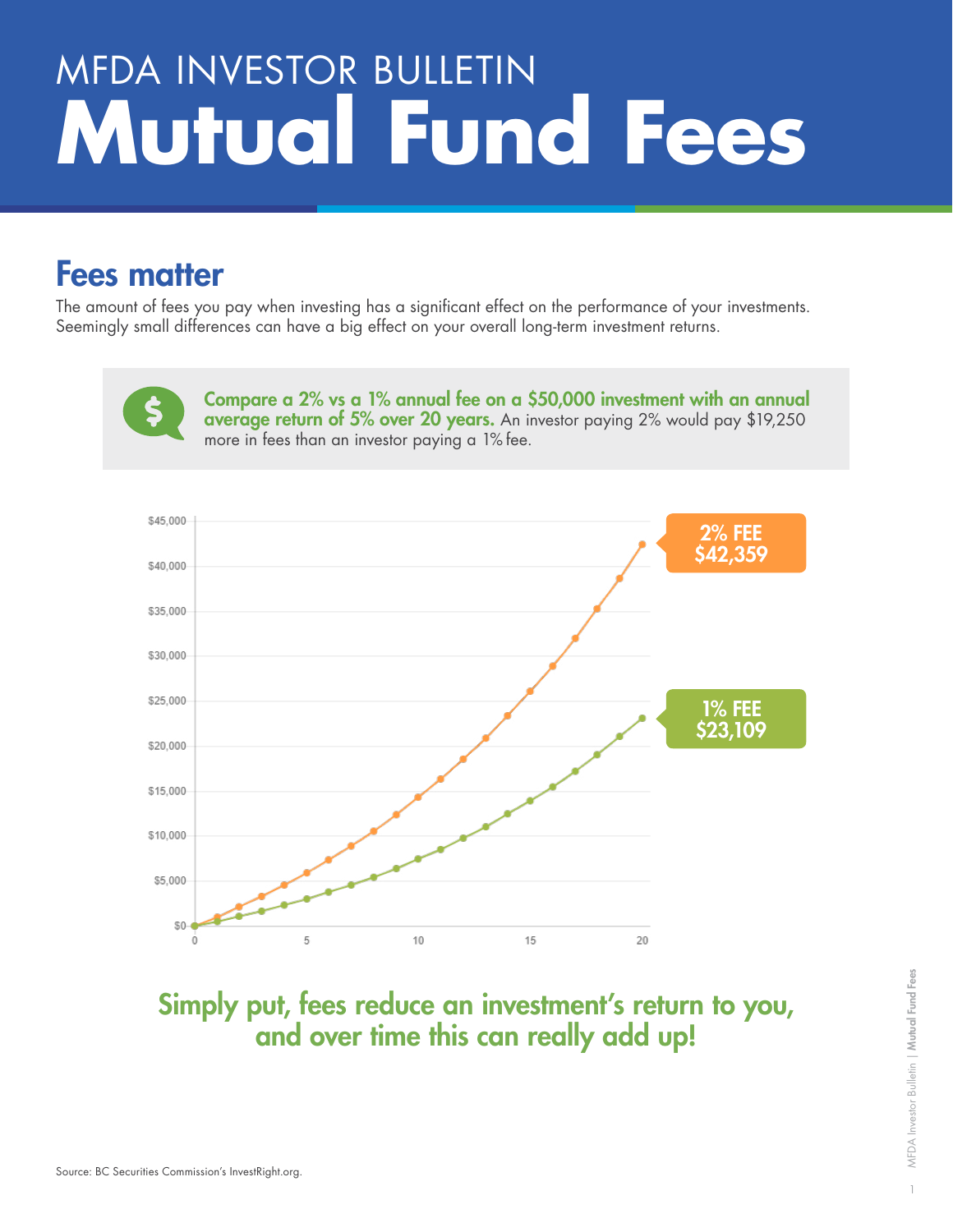## So what do I need to know about mutual funds fees?

Mutual fund fees can be complicated and there's a lot to know so let's start with some basics.

### **Sales Charges**

There are several sales charges that may be charged when you purchase, sell or switch mutual funds.

#### Front-end Sales Commission

Front-end sales commissions are paid from your initial purchase before your money is sent to the fund manager. For example if you have \$2500 to invest in a mutual fund with a front-end sales commission of 1% then \$25 will go to the dealer and \$2,475 will be invested in the mutual fund. Clients can negotiate front-end sales commissions. Rates can vary and be as low as 0% commission.

#### Deferred Sales Charge or Low Load Charge

With a deferred sales charge ("DSC") fund you do not pay a sales charge when purchasing a mutual fund. Instead, you pay a sales charge when you sell your mutual funds. The longer you hold a DSC fund the lower the sales charge becomes. Here is an example of a DSC sales charge schedule:

| <b>WHEN YOU SELL UNITS OF</b><br><b>YOUR MUTUAL FUND</b> | <b>YOU PAY:</b> |                            |
|----------------------------------------------------------|-----------------|----------------------------|
|                                                          | In percent      | For every \$1,000 you sell |
| Within 2 years                                           | 5.5%            | \$55                       |
| During the 3rd year                                      | 5%              | \$50                       |
| During the 4th year                                      | 4.5%            | \$45                       |
| During the 5th year                                      | 4%              | \$40                       |
| During the 6th year                                      | 3%              | \$30                       |
| During the 7th year                                      | 1.5%            | \$15                       |
| More than 7 years after buying                           | $0\%$           | \$0                        |

The example above is a seven year schedule. Some funds have a shorter fee schedule such as three years which is sometimes referred to as a **low load charge**.

Using the schedule above as an example if you held the mutual fund for three years and at that time it was worth \$5000 you would pay a deferred sales charge of 5% of \$5000 which is \$250. \$250 would be deducted from your \$5000 redemption and you would receive \$4750 from the proceeds of the sale.

Many fund companies allow you to move a certain amount, usually 10% annually, out of a DSC fund without a charge. These funds no longer attract DSC fees when you redeem them so make sure you take advantage of this feature.

#### Switch Fees

A switch fee is a fee which may be charged by the dealer or fund manager when you switch from one fund to another within the same fund family. Clients can negotiate switch fees.

#### No-Load Funds:

There are no sales commissions on No-Load funds but these funds may still pay a trailing commission to your dealer.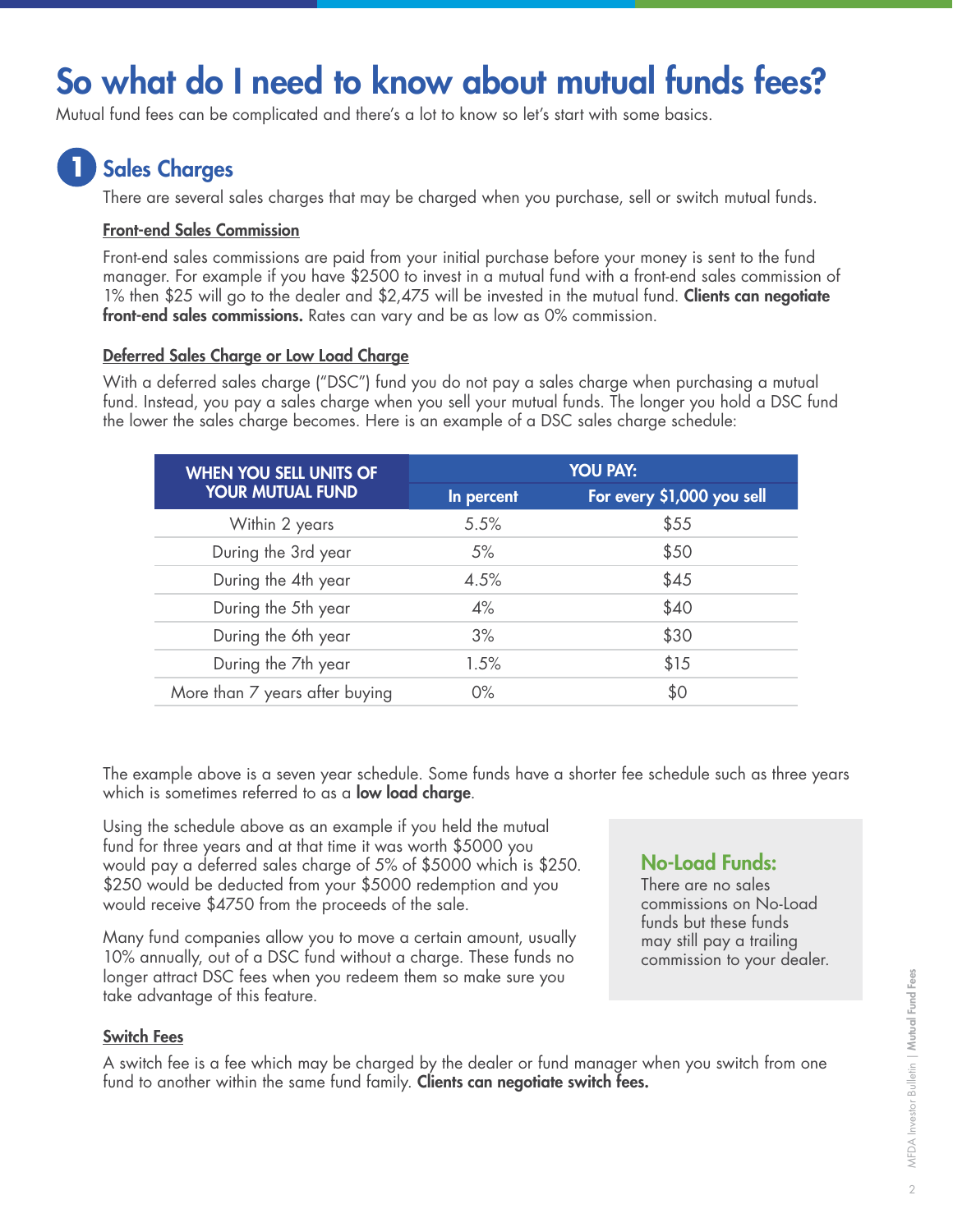#### The Management Expense Ratio or MER

**2**

The first thing you need to know is that the MER is not paid directly by you "out-of-pocket". It is a fee that is collected directly from the mutual fund and is paid to:

- **1 The fund manager** who receives fees for investment management of the fund, and pays for fund operations and related taxes.
- 2 The dealer/advisor in the form of trailing commissions for providing individual financial advice.

A trailing commission is the annual service commission paid by the mutual fund company to your dealer for ongoing service. It is paid to the dealer out of the MER and is paid for as long as you hold units in the fund. Commission rates can range from between 0.25% and 1%. Part of the trailing commission may be paid to your advisor by the dealer to monitor your account and provide you with ongoing advice.



You should compare the MER of each fund before you decide which one to buy.

The MER is expressed as a percentage of a mutual fund's average net assets for a year. The money collected by the fund manager to pay the MER reduces the value of the mutual fund. An important fact to understand is that mutual funds report their value **after the MER is deducted**. This means that if a mutual fund unit has a value of \$50 and an MER of 2% then the reported value of each unit of that mutual fund that you would see on account statements, or published online would be \$49 per unit. In this example \$1 from each mutual fund unit goes towards the MER.

## Know how you pay your fees

#### Make sure you understand how much you pay in fees as well as how these fees are paid by you.

It is important to have a fulsome discussion about fees with your advisor so that you fully understand the amount of fees you pay and how you pay the fees.

There are two primary ways investors can pay fees for investment advice when investing with a mutual fund dealer:

#### Sales Charges and Trailing Commissions **1**

If you own front-end load, DSC, or low-load charge funds then you pay fees through a combination of sales charges and trailing commission which are paid to your dealer indirectly through the MER. If you own a No-Load fund then you do not pay any sales charges but you may be paying a trailing commission.

#### 2 A fee based account

In a fee based account you pay an annual fee based on a percentage of the value of the money you have invested in the account. For example, an investor with \$100,000 invested may be charged an annual fee of 1% or \$1000 by the dealer directly. This fee is paid directly by you to the dealer generally by withdrawing money from your account. If you are in a fee based account your dealer will not receive a trailer commission and you will not be charged any sales commissions. Because no trailer fee is paid by the fund the MER of funds held in a fee based account should be lower than the same mutual fund held in a non-fee based account.



Even if you do not pay any sales commissions directly to your dealer you may still be paying your dealer for servicing your account through an ongoing trailing commission.